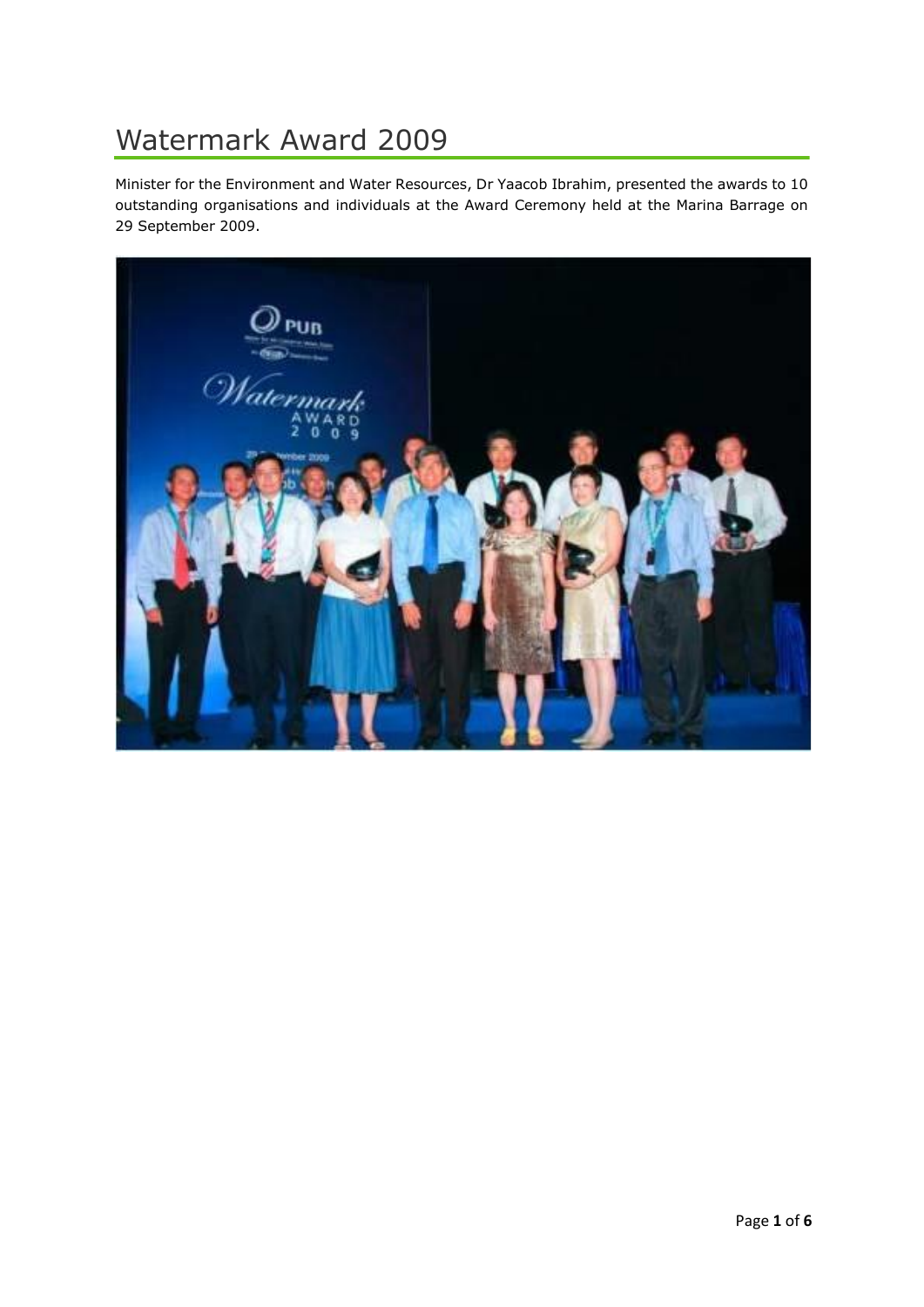The Watermark Award 2009 recipients are:

### CapitaLand Limited – Green Way of Giving



*Award recipient: Mr Liew Mun Leong, President & CEO*



CapitaLand, one of Asia's largest real estate companies, believes in protecting the environment for future generations. Comprehensive Green Building Guidelines, developed by its Green Committee, ensure the sustainable development and management of its properties and water conservation is an important aspect. CapitaLand encourages staff to volunteer their time for the environment by granting volunteer service leave. As a show of its commitment to water conservation and keeping Singapore's waterways clean, CapitaLand adopted Marina Reservoir (Marina Bay and the Singapore River) under PUB's Our Waters programme.

#### Hitachi Global Storage Technologies (GST) Singapore Pte Ltd – Innovating to conserve



*Award recipient: Mr Kanji Nakao, Managing Director*

**O**Click icon to view video

Hitachi GST actively looks for innovative ways to cut water consumption in its operations by exploring new technologies. For example, it is exploring a solvent-cleaning technique, so water used to wash machine parts can be conserved. The company also adopted Bedok Reservoir under the Our Waters Programme in August 2008, and has enthusiastically conducted clean-up activities with participation from employees, adopted schools and suppliers. In a collaborative effort with Northwest Community Development Council, employees also visit residents staying in the Chong Pang District to spread water conservation messages.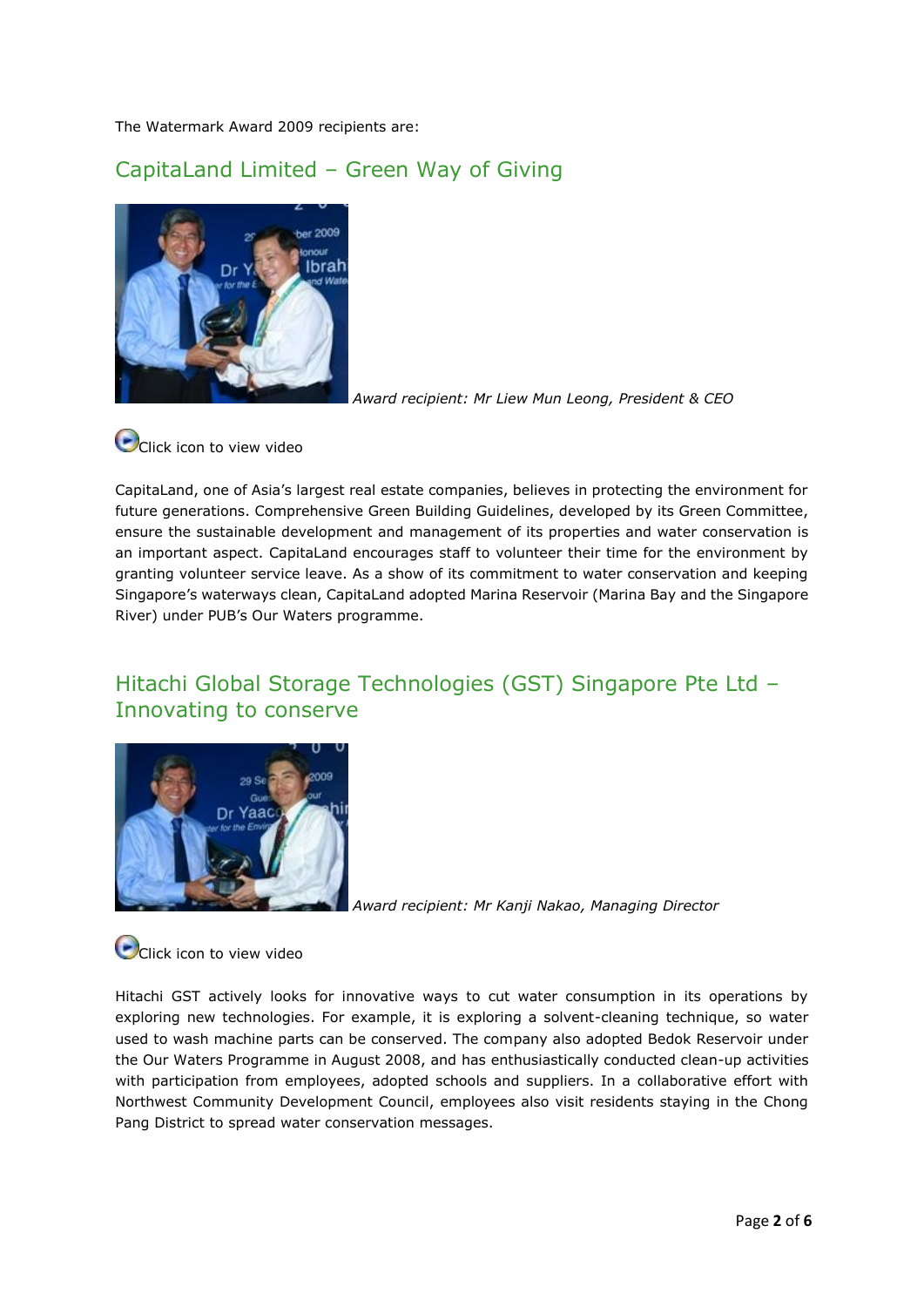#### Housing & Development Board – Leading the way in environmental management



*Award recipient: Mr Tay Kim Poh, CEO*

# **O**Click icon to view video

With the aim of promoting and implementing environmentally sound practices, HDB took the lead in forming the Environmental Sustainability Committee of HDB Estates, the ISO14001 committee to look into aspects of environmental management, and the Erosion Control Measures Committee to promote effective erosion control at its worksites. HDB has developed green projects such as the Treelodge@Punggol where water-saving devices are standard features in its design. It has worked with PUB to conduct test-beds for Active, Beautiful, Clean Waters (ABC Waters) Design Features such as bio-swales and rain gardens within HDB developments, and will be incorporating these features at the new Punggol Waterway.

#### Keppel Club – Fine-living the blue way



*Award recipient: Mr Edwin Khew, President*

**O** Click icon to view video

With a vision is to become the greenest golf club in the region, Keppel Club installs water efficient fittings within its washrooms, and has recycling water ponds to irrigate golf courses and landscape areas. This has earned it recognition as a Water Efficient Buildings. Keppel Club adopted Berlayer Creek under the Our Waters Programme in 2006. Employees and club members have organized regular clean-ups and guided tours for club members, students and the public to increase awareness on the importance of mangrove conservation and keeping the waterways clean.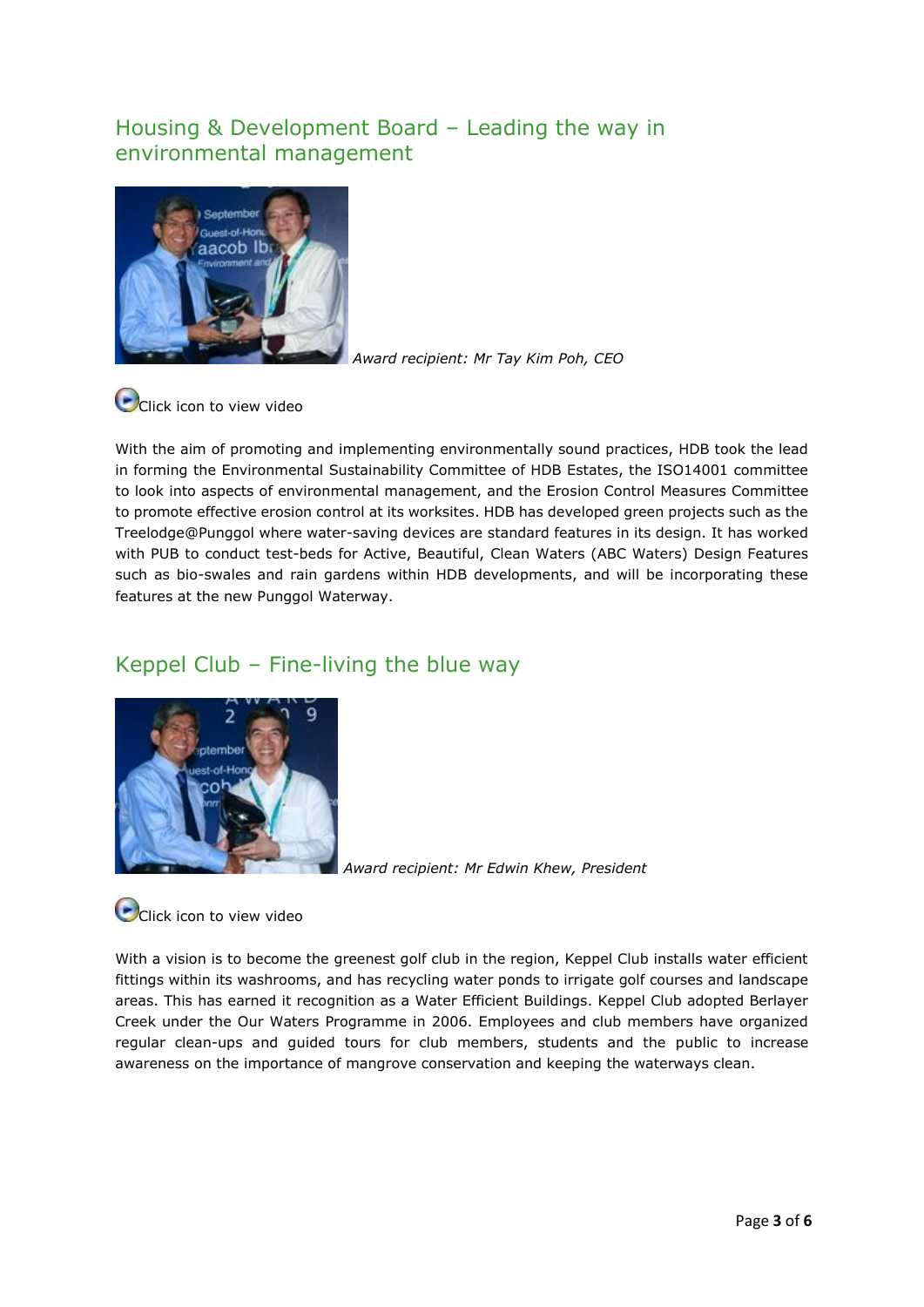#### Elias Park Primary School – Never too young



*Award recipient: Mrs Wong Siew Shan, Principal*

**O**Click icon to view video

Students at Elias Park Primary School have shown that it is never too early to be a part of the water cause. The school jointly adopted Sungei Api Api with Pasir Ris RC Zone 12 under PUB's Our Waters Programme in 2007. A rich and bio-diverse habitat, Sungei Api Api offers a living classroom for the school to conduct experiential lessons on the importance of keeping the waterways clean. Cleanups by students and Pasir Ris Zone 12 residents are organised regularly as well.

#### St. Anthony's Primary School – Constantly seeking improvements



*Award recipient: Mr Thomas Koh, Principal*

**O**Click icon to view video

St Anthony's Primary School initiated an EnviRRRo programme to educate students and staff on the environment and water. The programme received the "Champions of the Environment" Award from Merck, Sharpe and Dohme Singapore Limited in 2006, 2008 and 2009. Under this programme, students carry out environmental and water awareness audits and surveys in the school so they can constantly improve the programme. In addition, the school appoints individuals and teams to look into its water consumption and review its water usage practices. As a result of its efforts, St Anthony's Primary School was recognised as a Water Efficient Building in 2008.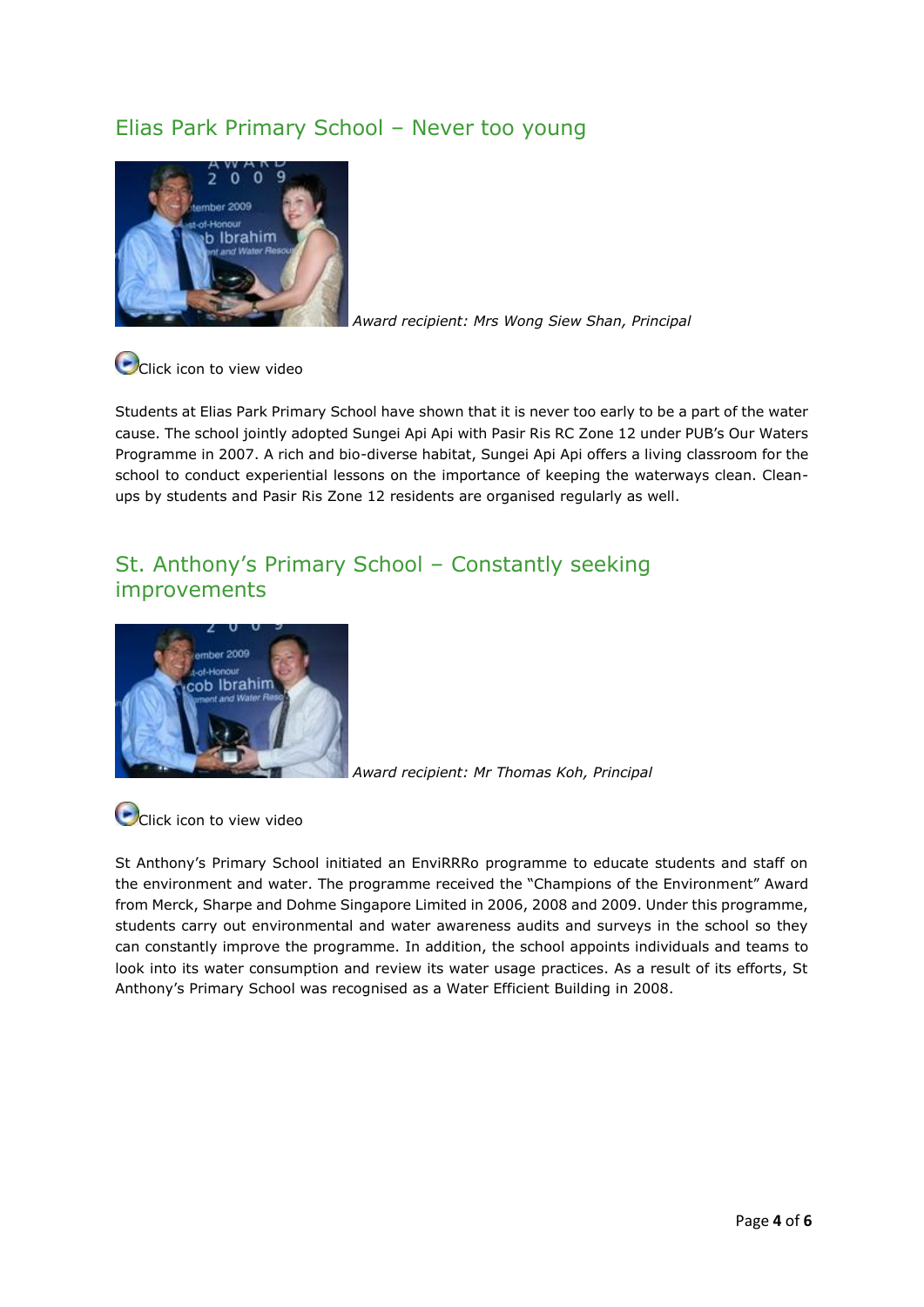#### Nan Hua High School – Creating a youthful buzz on water issues



*Award recipient: Dr Foo Suan Fong, Principal*

## **O**Click icon to view video

Nan Hua High School introduced the School Total Environment Education Programme (STEEP) in 2003 to educate students on the importance of environmental protection and conservation. The programme also reaches out to students of other schools and the community. To engage and educate their students, environmental projects are integrated school-wide and across departments/ committees and with various environmental agencies. Students are involved in organising events such as the National Environment Quiz, Nan Hua Water Week and other environmental forums, which encourage them to mingle and exchange views on water and the environment with students from both local and international schools.

#### Mrs Koh-Leong Swee Ling – Walking the talk



*Award recipient: Mrs Koh-Leong Swee Ling*

### Click icon to view video

Senior Maths teacher Mrs Koh-Leong Swee Ling has two diverse loves in her life. Numbers, and the environment - in particular, water issues. As the teacher in-charge of the Dunman High School (DHS) Environment Club, she has been instrumental in spearheading initiatives to raise water awareness amongst students of other schools, including organising the 1st Youth Water Conference in 2007. She also formed and leads the Environmental Education Committee at DHS. Her latest project is the Marina Barrage Art project to engage primary school students on water issues. Mrs Koh recently joined PUB's Volunteer Programme and is also a volunteer with the Waterways Watch Society.